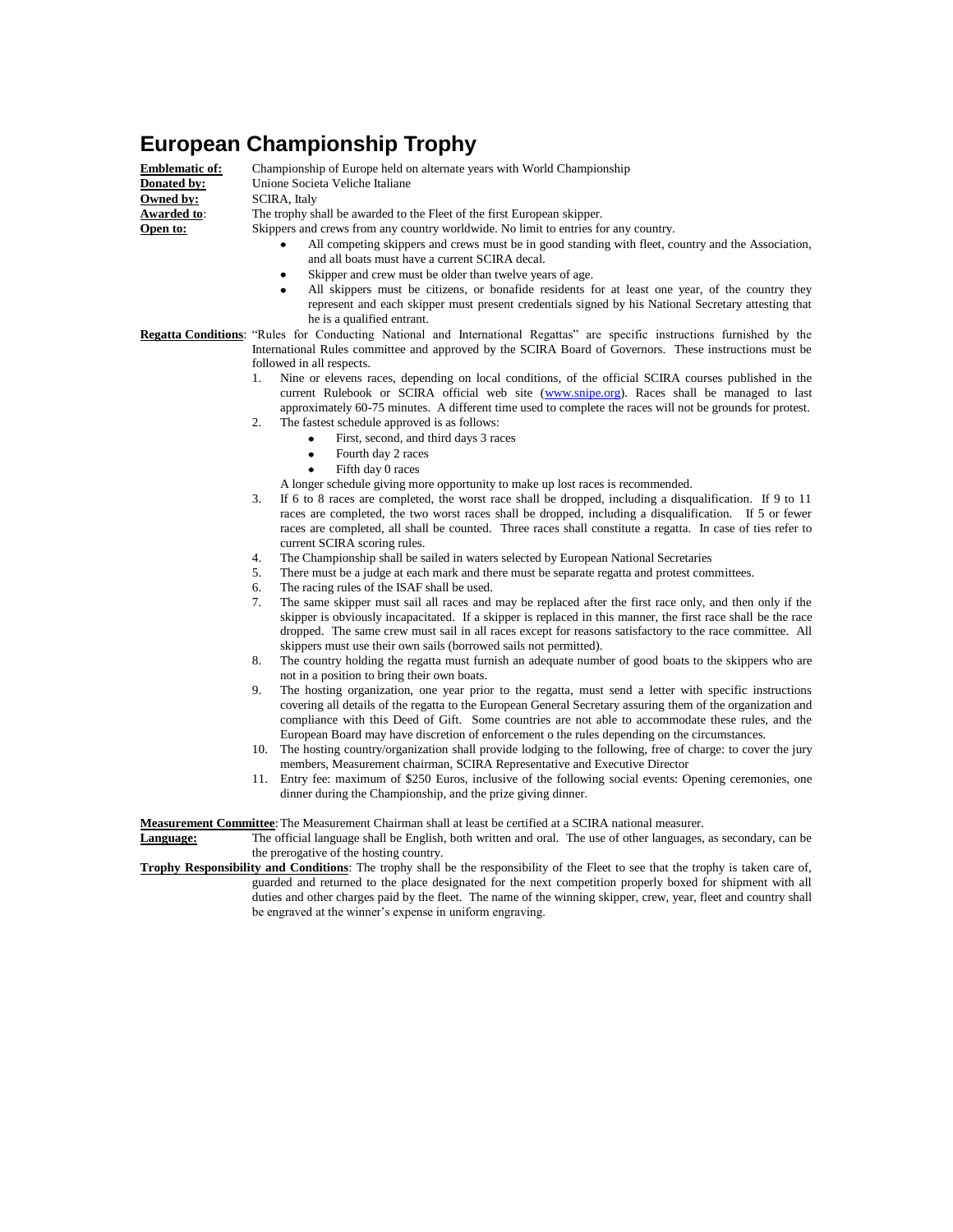Santa Margherita, Ligure, Italy, 1950 R. Martin du Pan, Switzerland V. Porta, Italy E. Bertrand, Spain Skosvshoved, Copenhagen, Denmark, 1952 E. Banford, Norway D. Poissant, France S. Dellacasa, Italy Arachon, France, 1954 D. Poissant, France J.P. Renevier, Switzerland J. Sacadura, Portugal Ostende, Belgium, 1956 Frank Penman, England Mino Dellacasa, Italy Bernard Mach, Switzerland Plymouth, England, 1958 Raymond Fragniere, Switzerland Mario Capio, Italy Svend Rantil, Denmark 10 nations, 10 starters Landskrona, Sweden, 1960 Raymond Fragniere, Switzerland Angel Armada, Spain Haral Grav, Norway 11 nations, 12 starters Palma de Majorca, Spain, 1962 Viggo Almkwist, Sweden Juhani Saloyaara, Finland Christian Nielson, Belgium 13 nationa, 13 starters San Remo, Italy, August 26-30, 1964 Monstad/Borgen, Norway Grego/Nikolic, Yugoslavia Blomkvist/Anderson, Sweden 14 nationa, 15 starters Karlshamm, Sweden, August 1-5, 1966 Anton Grego and Simo Nikolic, Yugoslavia Trygve Liljestrand and Jan Rudberg, Sweden Nils Monstad, Norway 14 nations, 15 starters Ismir, Turkey, September 17-24, 1968 Paulo Santos and Fernando da Silva, Portugal Anton Grego and Simo Nikolic, Yugoslavia Trygve Liljestrand and Bo Lundgren, Sweden Rejeka, Yugoslavia, July 11-18, 1970 Paulo Santos and Fernando da Silva, Portugal Ivancic Ante and Siroia Branko, Yugoslavia Felix Gancedo and Antonio Burgos, Spain Porto, Portugal, July 15-22, 1972 Felix Gancedo and Rafael Parga, Spain Ove Lorentzen and Jens Norgaard, Denmark Antonio Basilio and Guy Pacheco, Portugal Gustav Krafft and Peter Krafft, Sweden Giorgio Brezich and Fabio Apolonio, Italy

14 nations and 26 starters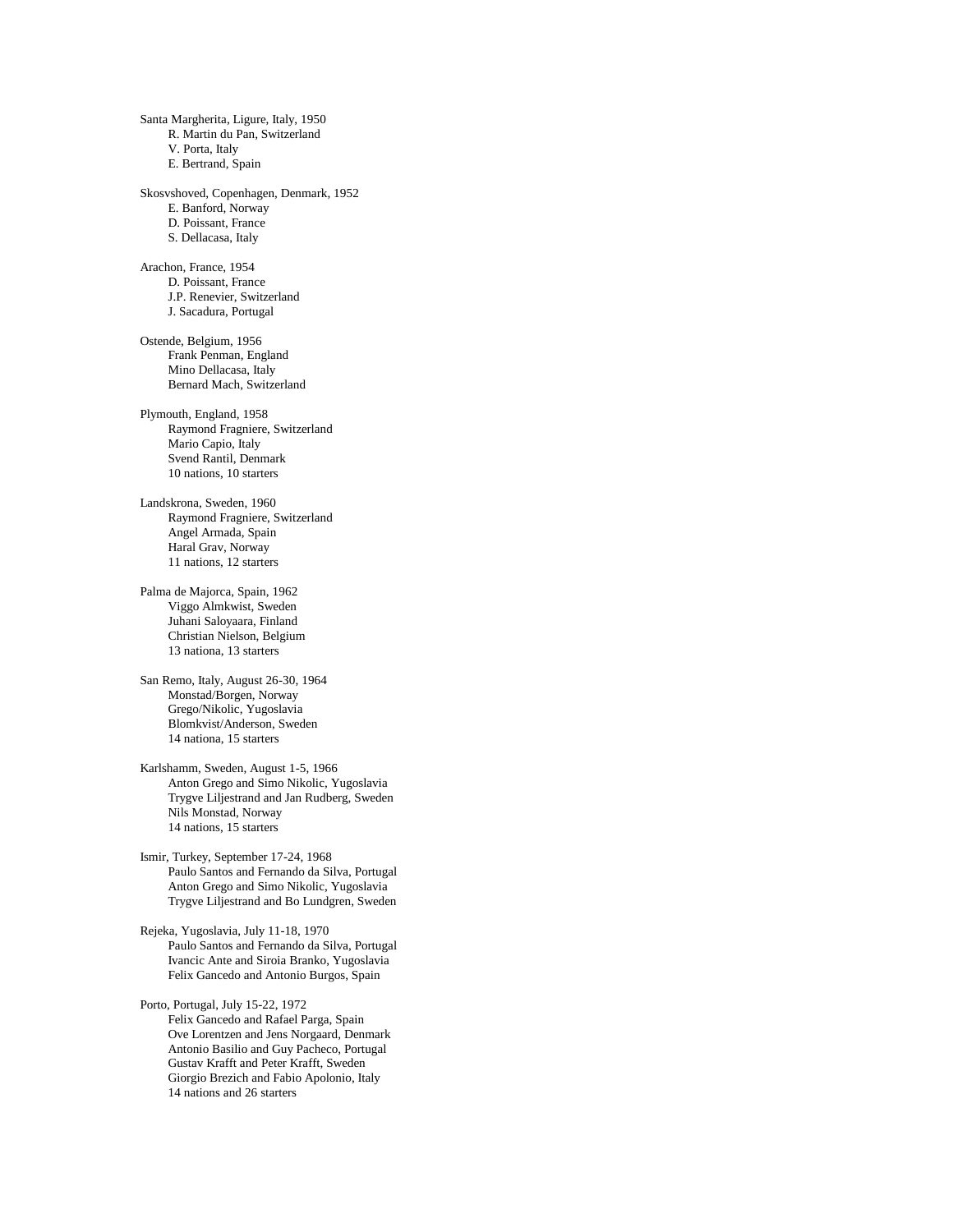Hango, Finland, August 5-11, 1974 Felix Gancedo and Javier Otero, Spain Peter Bjurstrom and Hakan Bjurstrom, Finland Eduardo Queiroz and Joao Figueirdo, Portugal Matti Nieminen and Seppo Ajanko, Finland Gustav Krafft and Peter Krafft, Sweden 11 nations, 28 starters

LeHavre, France, August 30-September 5, 1976 Per Brosted and Jan Skotte, Denmark Felix Gancedo and Manuel Bernal, Spain Eric Thorsell and Claes Nordwall, Sweden Matti Nieminen and Seppo Ajanko, Finland Neil Martin and Richard Stanley, England 11 nations, 51 starters

Valencia, Spain, August 21-27, 1978 Felix Gancedo and Carlos Llamas, Spain Per Brosted and Allan Purup, Denmark Pablo Zendrera and Gonzalo Ceballos, Spain Fernando Masso and Carlos Miranda, Spain Jan Persson and Harald Von Holstein, Denmark 11 nations, 59 starters

Espergaerde, Denmark, August 16-23, 1980 Flemming Rasmussen and Keld Schultz, Denmark Ralf Casen and Bengr Holmquist, Finland Per Brosted and Jens Sorensen, Denmark Finn Hansen and Iver Hansen, Norway Jorge Haenelt and A. Garcia, Spain 10 nations, 55 starters

Trieste, Italy, September 4-11, 1982 Jorge Haenelt and Laureano Wizner, Spain Jose Garcia Desoto and J. Gutterrez, Spain Totto Hartmann and Erling Nesse, Norway F. Rita Larrucea and A. Andreu Borras, Spain Mats Gotlin and N. Bjorling, Sweden 12 nations, 53 starters

Marstrand, Sweden, July 21-27, 1984 Jorge Haenelt and Laureno Wizner, Spain Finn and Trya Hanssen, Norway Hakan and Laila Bjurstrom, Finland Felix Gancedo and Guillermo Serrano, Spain Jose Garcia DeSota and Braian Lopez, Spain 8 nations, 43 starters

Santiago de la Ribera, Spain, September 6-12, 1986 Fernando Rita and Antonio Andreu, Spain E. Rubio and R. Solana, Spain Finn Hanssen and Erling Nesse, Norway Tiago Roquette and P. Roquette, Portugal Jan Persson and Jon Persson, Denmark 8 nations, 53 starters

Juelsminde, Denmark, August 15-20, 1988 Jorge Haenelt and Martin Wizner, Spain Damian Borras and Lucia Romano, Spain Fernando Rita and Anotnio Andreu, Spain Felix Gomez and Juan Fernandez, Spain Heinrich Evers and Paul Evers, Denmark 10 nations, 58 starters

Porto, Portugal, August 22-28, 1990 Felix Gancedo and Jesus Vilar, Spain Javier Lopez and Javier Gutierrez, Spain Roberto Bermudez and Fernando Garcia, Spain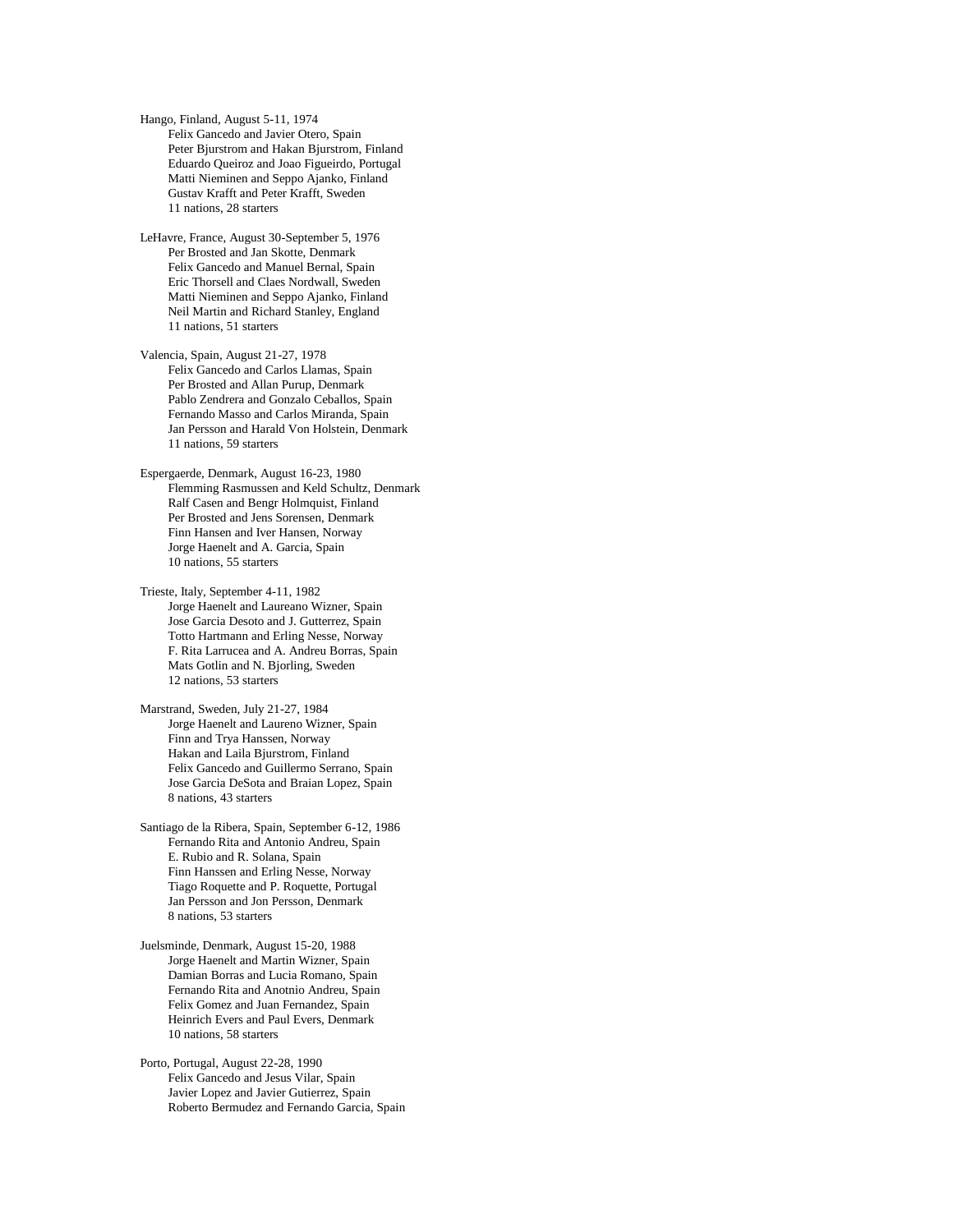Frank Eriksen and Tony Eriksen, Denmark Pedro de Melo and Joao do Carmo, Portugal 9 nations, 56 starters

Kokkola, Finland, July 12-18, 1992 Carlos Llamas and Javier Gutierrez, Spain Damian Borras and Puri Lluch, Spain Hakan and Rickard Bjurstrom, Finland Oliver Gongora and Ramirez, Spain Birger Jansen and Johnsen, Norway 10 nations, 43 starters

Mahon, Spain, September 8-14, 1994 Damian Borras and Javier Magro, Spain Kristoffer Spone and Janett Krefting, Norway Carlos Llamas and Fernando Garcia, Spain Thomas Guttormsen and Hanne Guttormsen, Norway Fredrik Segerstrom and Carl Terneus, Sweden 10 nations, 44 starters

Kolding, Denmark, August 12-16, 1996 Kristoffer Spone and Janett Krefting, Norway Fernando Rita and Javier Sintes, Spain David Saura and Victor Moncloa, Spain Thomas Iversen and Thomas Rasmussen, Denmark Damian Borras and Javier Magro, Spain 12 nations, 55 starters

Porto, Portugal, July 27-August 1, 1998 Aureliano Negrin and David Martin, Spain Oliver Gongora and Alejandro Fresneda, Spain Kristoffer Spone and Janett Krefting, Norway Fernando Rita and Javier Sintes, Spain Morten Ullmann and Kim Hittel, Denmark 10 nations, 45 starters

Åsgårdstrand, Norway, July 25-29, 2000 Birger Jansen and Liv Ulveie, Norway Reidar Berthelsen and Marius Waersten, Norway Bjorn Forslund and Janett Krefting, Norway Karl Otto Book and Jostein Grodem, Norway Thomas Iversen and Neils Lund, Denmark 10 nations and 49 starters

Anzio, Italy, September 15-20, 2002 Alexey Krylov and Evgenyi Ryzhykov, Russia Bart Janssens and Eva Jacobs, Belgium Toni Pons and Toni Cavaller, Spain Enrico Solerio and Franco Solerio, Italy Cristobal Bosch and Lorenzo Mora, Spain 12 nations and 51 starters

Lorient, France, August 22-28, 2004 Francisco Sanchez and Javier Jimenez, Spain Rayco Tabares and Gonzalo Morales, Spain Paolo Tomsic and Andrej Mocilnik, Italy Ulrik Sandvig and Steffen Skoonberg, Norway Diogo Talone and Pedro Pintao, Portugal 12 nations and 54 starters

Pori, Finland, July 30-August 5, 2006 Pablo Fresneda and Cesar Travado, Spain Alfredo Gonzalez and Cristian Sanchez, Spain Francisco Sanchez Ferrer and Marina Sanchez Ferrer, Spain Jordi Triay and Jose Escudero, Spain Alejandro Fresneda and Borja Llopis, Spain 11 nations and 55 starters